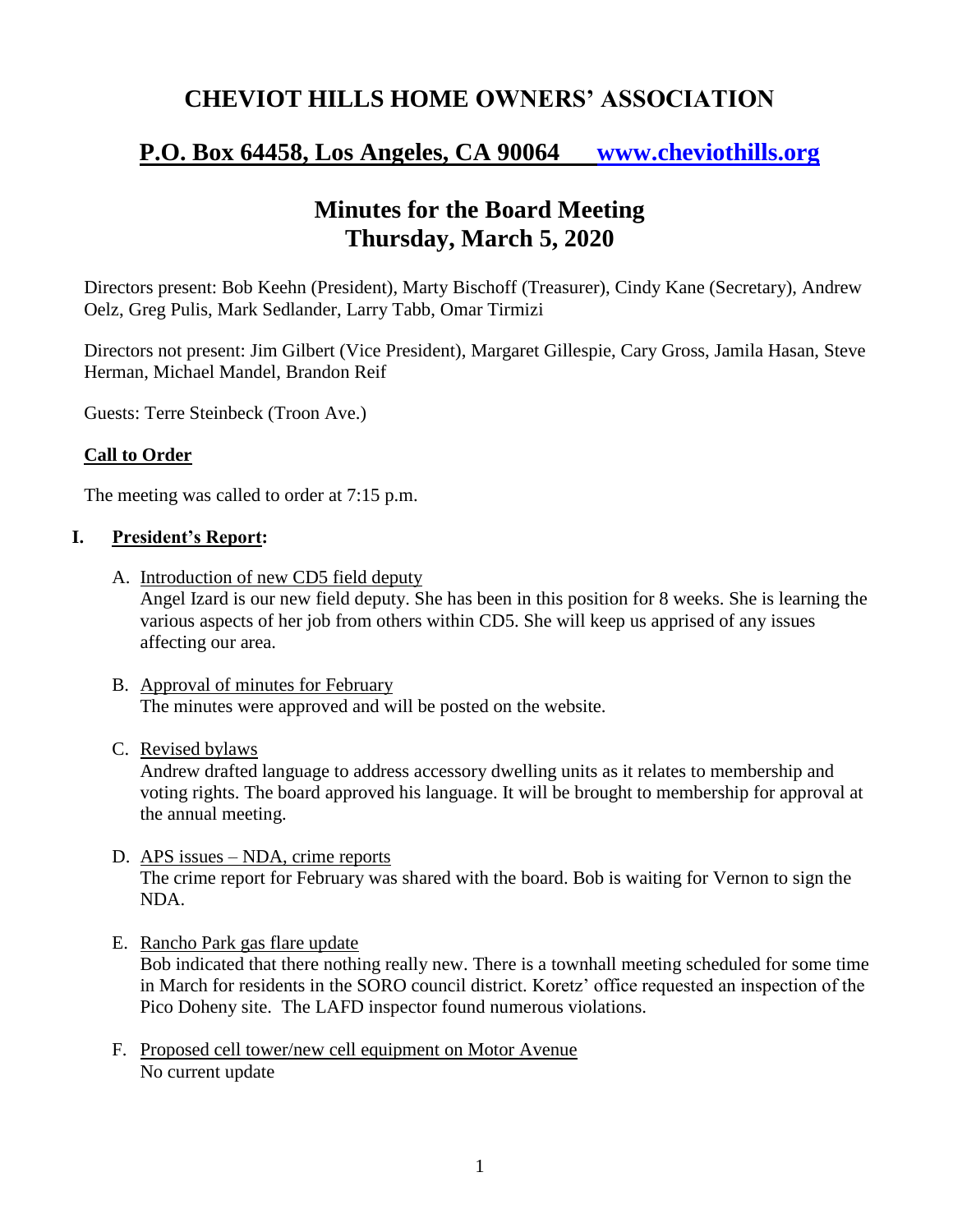G. Cheviot Medians

Jim sent the median plans to the board. There is a possibility that CCNTMP money could be used for medians.

- H. Board resignation/vacancy Steve reached out to Mark, Cary Gross' husband. He is considering stepping in to fill the position.
- I. Golf course construction update The current operator has been asked to vacate by April 9th and the new operator will begin demolition on April 10th. The construction crew will be on-site Monday-Saturday from 6am-5pm. Any noisy work will be held off until 8am.
- J. February meeting, CD5 Coalition of Homeowner Associations

Mark attended a coalition meeting of CD5 area HOAs. Councilman Koretz fielded questions from the audience. The relevant issues included: Koretz wanting to ban scooters; tree trimming on Lorenzo adjacent to the golf course – who is responsible; RV parking on Patricia – some residents on Troon feel the no parking signs are unsightly; Koretz took a stand against SB50 and testified strongly at the city council.

- K. Cheviot Tree Project No update
- L. Bike path update

Bob spoke to Jay Greenstein of CD5. He indicated there would be public outreach in April or May. The design is about 50% complete. They are dealing with 7 homeowners on Walavista. The project will go out to bid early next year. We should look at presenting the current design at our upcominng annual meeting. Bob will reach out to Jay Greenstein to attend our annual meeting.

### **II. SECRETARY'S REPORT/MEMBERSHIP**

- A. Membership membership currently stands at 335 compared to all of 2019 which was 385. Larry suggested we do a follow-up email for those that paid in 2019 and have not done so in 2020. In addition it was suggested that instead of saying 'pay your dues' can we say 'support your HOA'. The discount cards were dropped off to Jason along with stamps, insert card thanking homeowners for their support. Comments from the dues-envelopes were shared with the board. Most of the comments are related to traffic.
- B. CPAB update No update
- C. Vista Del Mar No update
- D. New/revised Cheviot map Board members where shown two versions of the updated map. The board agreed that the non-aerial version is preferred. Updates will be made to correct boundary lines. The updated map will be brought to the annual meeting for membership approval to include with the bylaws.
- E. Follow-up on Eveloff topics from February meeting At the last meeting Mike Eveloff indicated that QUIMBY money could be used to upgrade park facilities. In his follow-up email, he provided historical aerial images of the field at Cheviot Hills and its decline over the years. Those photographs were shared with the board. Board members felt that there are other areas in the park needing attention – the bathrooms. The park is trying to get a modular addition. Whatever upgrades happen at the park all agreed that community members who are passionate about the park need to be involved in the process.